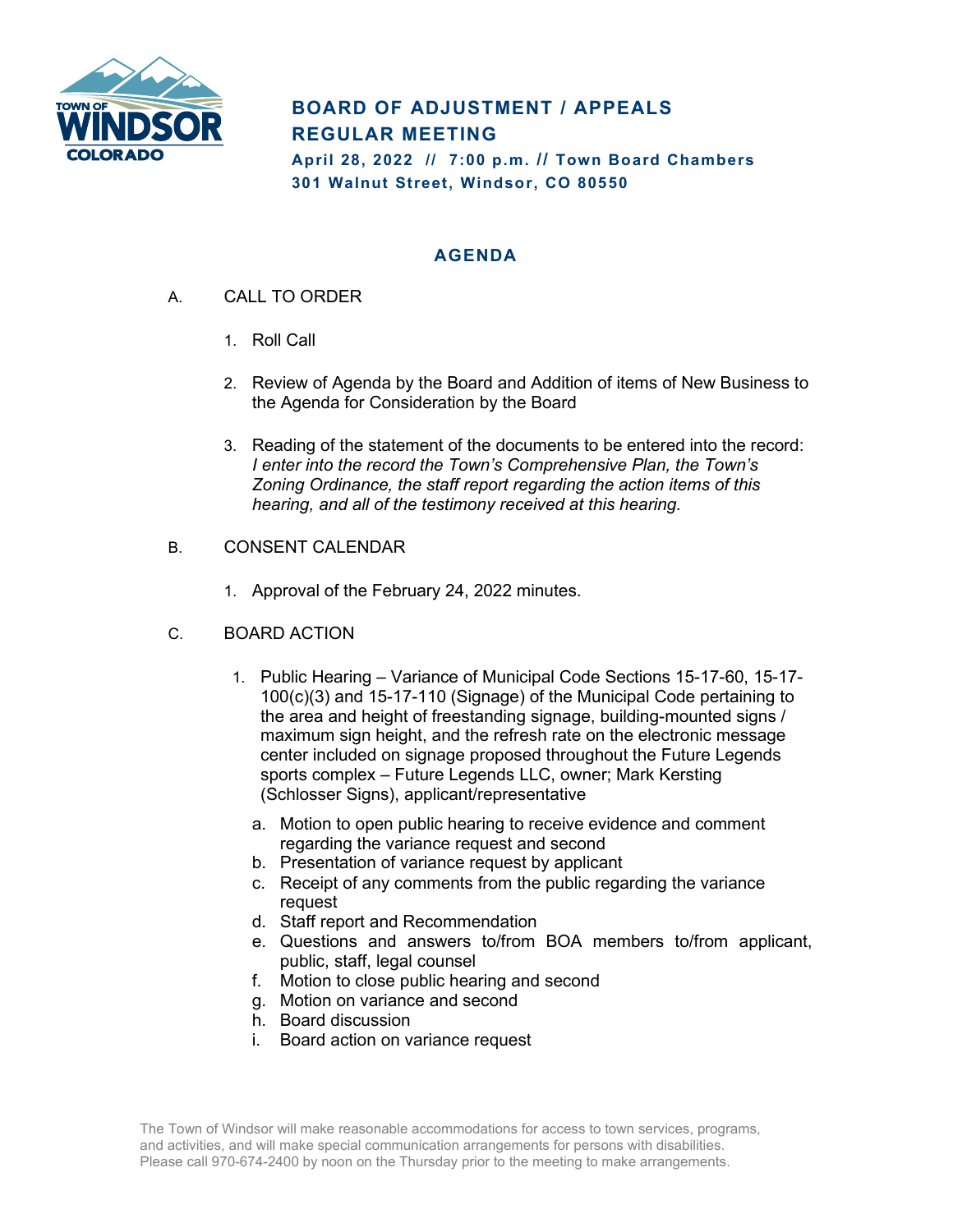- 2. Public Hearing Variance of Municipal Code Section 16-3-10 pertaining to location of an accessory structure on a residential lot in the Estate Residential (ER) Zone District – Hilltop Subdivision, Lot 31 (1268 Falcon Ct) – Brent and Kimberly Huseman, Property Owners and **Applicants** 
	- a. Motion to open public hearing to receive evidence and comment regarding the variance request and second
	- b. Presentation of variance request by applicant
	- c. Receipt of any comments from the public regarding the variance request
	- j. Staff report and Recommendation
	- k. Questions and answers to/from BOA members to/from applicant, public, staff, legal counsel
	- l. Motion to close public hearing and second
	- m. Motion on variance and second
	- n. Board discussion
	- o. Board action on variance request

## D. COMMUNICATIONS

- 1. Communications from the Board Members
- 2. Communications from staff
- E. ADJOURN